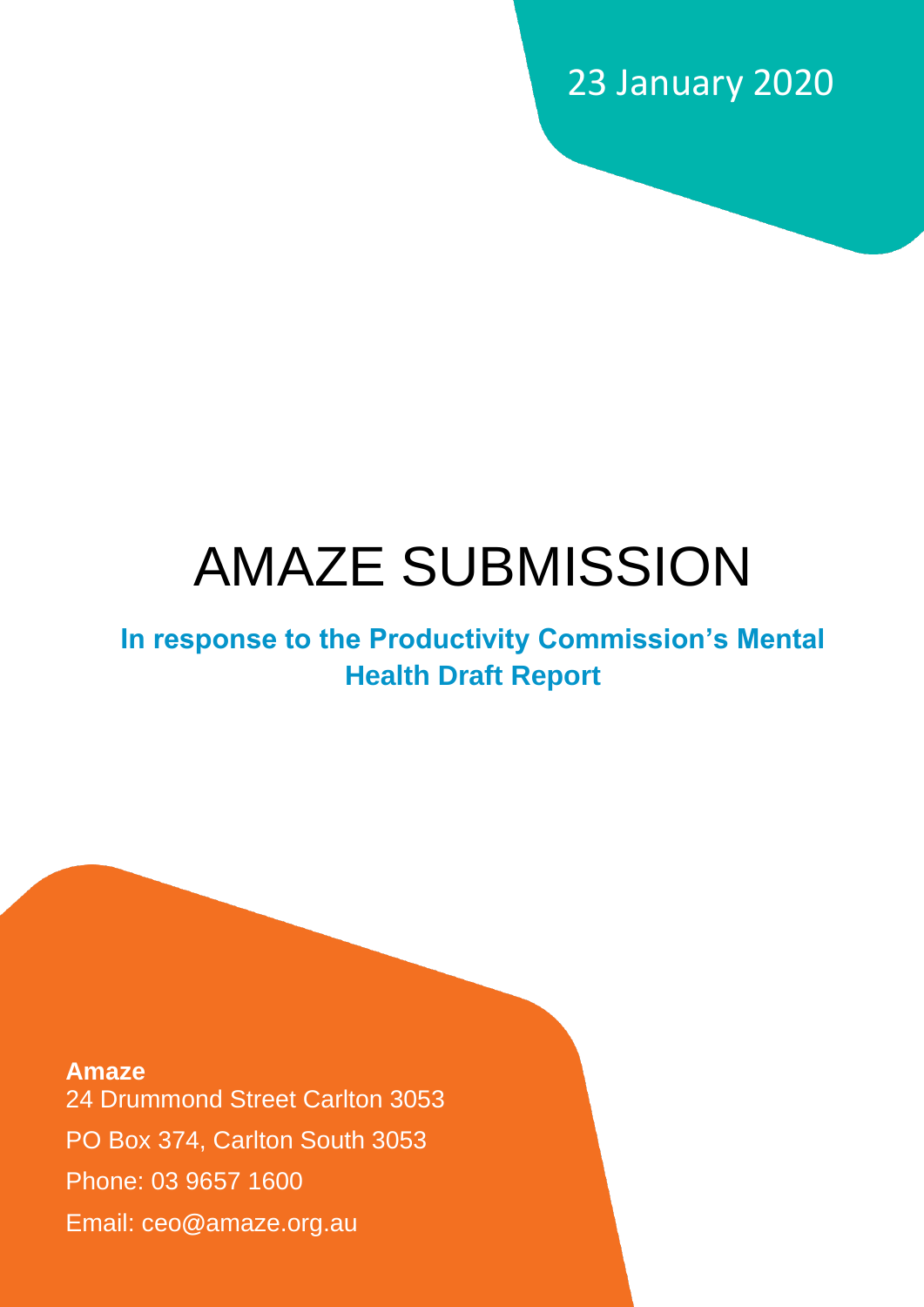# **About Amaze**



**Amaze** is the peak body for autistic people and their supporters in Victoria. Established in 1967, today Amaze represents a community of more than 55,000 autistic Victorians in shaping a better future for autism.

Amaze seeks to achieve three key outcomes:

- Community understanding of autism in Victoria increases over time.
- Attitudes and behaviours towards autistic people by the Victorian community (government, private and social sectors) improve over time.
- Opportunities for meaningful participation and valued contribution increase for autistic people.

## **About autism**

Autism is a neurodevelopmental disability that affects the brain's growth and development. It is lifelong, with traits that appear in early childhood.

## **Autism facts:**

- In 2018, the ABS determined there were 205,200 autistic Australians, a 25.1% increase from 164,000 in 2015. It found that males were 3.5 times more likely than females to be diagnosed with autism, with prevalence rates of 1.3% and 0.4% respectively<sup>i</sup>. However, the true prevalence of autism in Australia is likely to be much higher given the large numbers of autistic adults who remain undiagnosed.
- $\bullet$  85% of Australians have personal contact with an autistic person.<sup>ii</sup>
- Only 29% of Australians feel they have a good understanding of how to support an autistic person, with only 4% of autistic people and their families agreeing that people in the community know how to support them.<sup>iii</sup>
- Autism is the largest National Disability Insurance Scheme (NDIS) disability group representing 30% of all participants receiving an individual funding package. <sup>iv</sup>

Every autistic individual is different and will experience autism in different ways, however the below features are always present in some form:

## **Challenges in communicating and interacting with other people**

- Sharing interests and emotions this can range from a lack of interaction to wanting to interact, but not knowing how to do it in an appropriate way.
- Using and understanding non-verbal communication, such as body language, eye contact or facial expressions.
- Making friends, maintaining friendships and adjusting behaviour to different social situations.

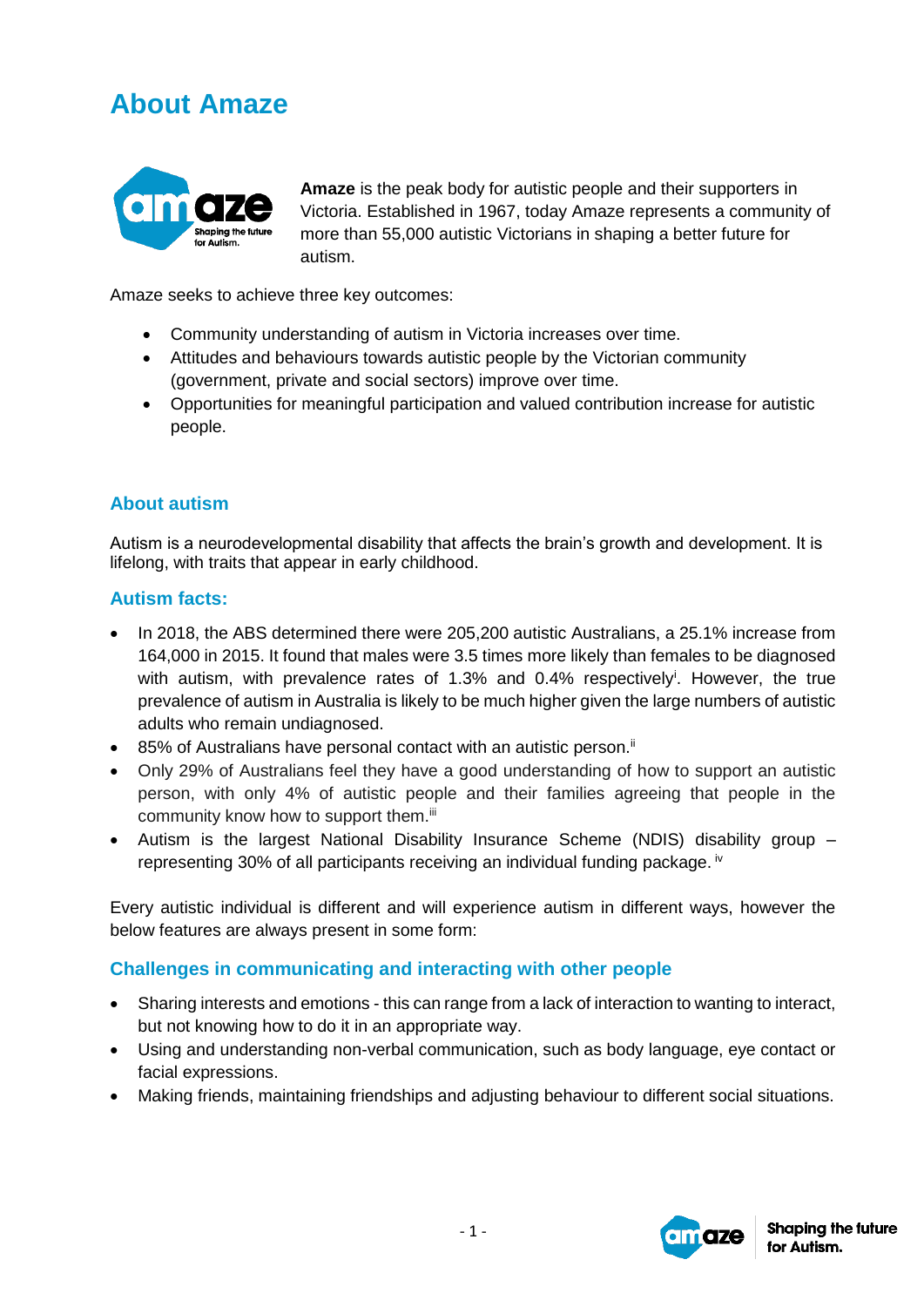## **Sensory processing difficulties**

 Being either over- or under-sensitive to sensory stimuli, including sounds, smells, tastes, textures or visual stimuli. Often the same person will be over-sensitive to some things and under-sensitive to others.

## **Repetitive routines in behaviour interests or activities**

- Repetitive speech, movements or use of objects.
- Routines, rituals or resistance to change.
- Interests that are very intense or narrow in focus.

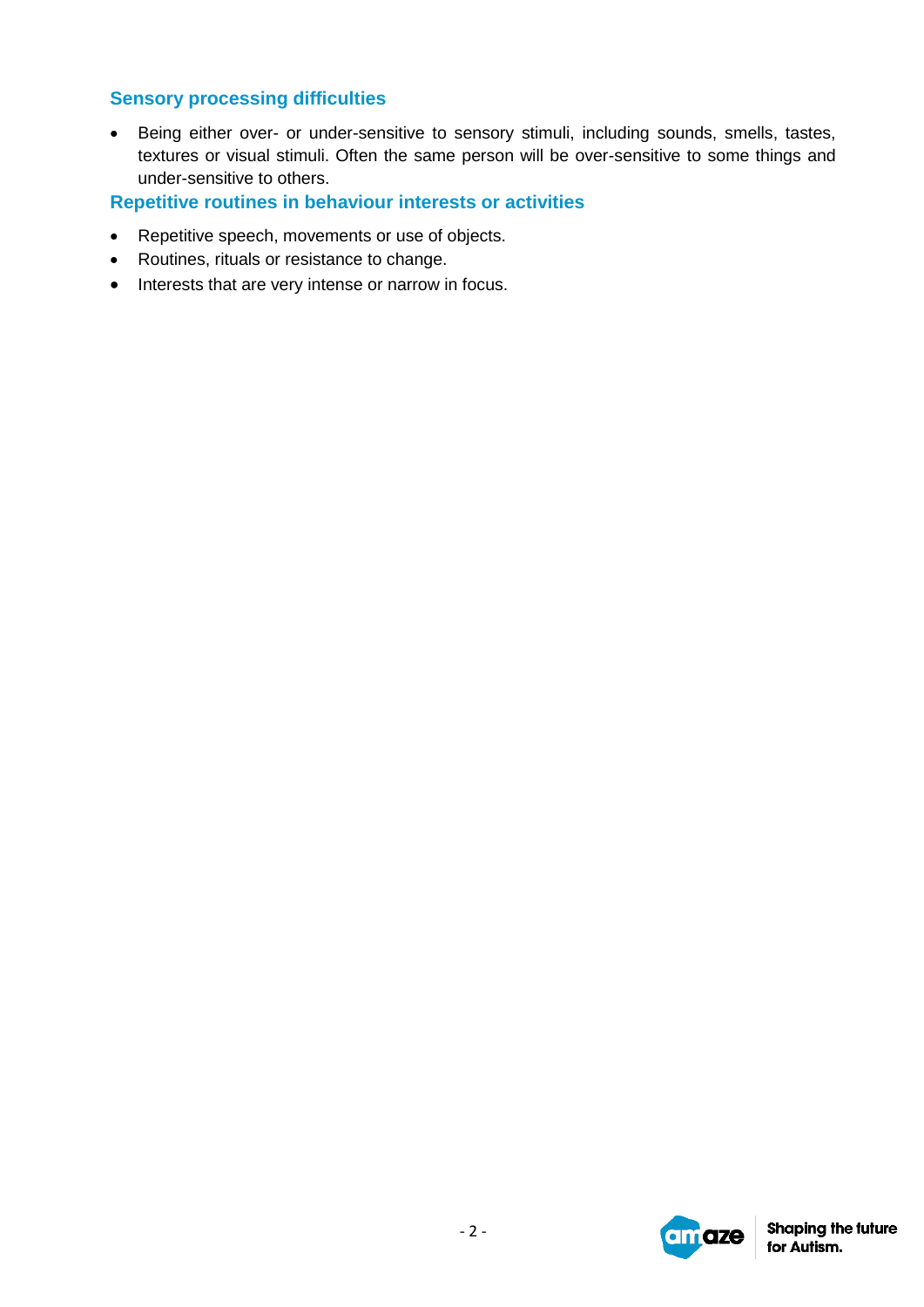# **Summary of recommendations**

## **Recommendation 1.**

That the Productivity Commission consider the high rates of mental health conditions experienced by autistic people during its inquiry and in developing final recommendations.

#### **Recommendation 2.**

That the Commonwealth commit to developing a National Autism Strategy to improve life outcomes for autistic people, including improving mental health as a priority.

## **Recommendation 3.**

That the Commonwealth support research into autism and mental health by:

- Establishing a mental health and autism research fund. This would include research into developing best practice service models to meet the mental health needs of autistic people.
- Funding a Mental Health and Autism Summit hosted by the Australian Autism Alliance in partnership with mental health peak organisations – to bring together mental health and autism researchers, practitioners and consumer representatives to discuss research priorities, capacity building requirements and service collaboration.
- A National Clinical Trial network into mental health and suicide prevention funded by the Australian Government, should include research on autism and mental health.

#### **Recommendation 4.**

Australian Governments engage with autistic people and the autism community to build their understanding of mental health and autism, current barriers to diagnosis and support, and how healthcare services may better tailor their supports to autistic people. The findings should then be filtered into:

- A National Autism Strategy.
- The Sixth National Mental Health Plan and implementation plan (due in 2023).
- Funding agreements for mental health service providers.

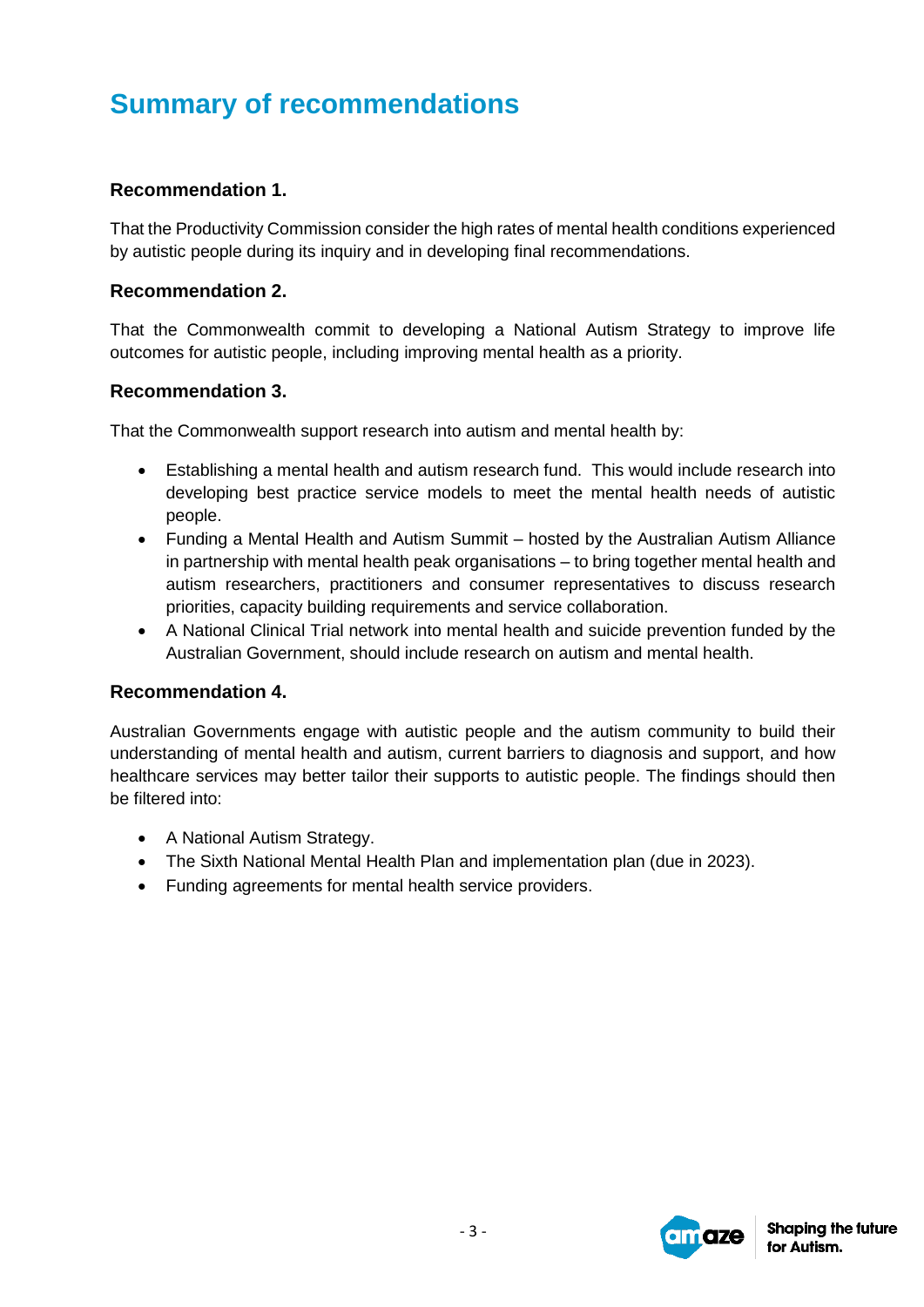## **Recommendations arising directly from the Productivity Commission Draft Report**

#### **Recommendation 5**

The Productivity Commission recommend that all training and skill development in mental health, across all sectors, include training on autism and mental health.

#### **Recommendation 6**

The Productivity Commission adopt a definition of 'complex support needs' that is sufficiently broad and flexible to capture existing definitions of complex support needs.

#### **Recommendation 7**

The Productivity Commission recommend that an increased number of MBS-rebated sessions be available as a matter of priority for those who require them.

#### **Recommendation 8**

The Productivity Commission recommend that improvements to emergency mental health service experiences should take into account the needs of autistic people.

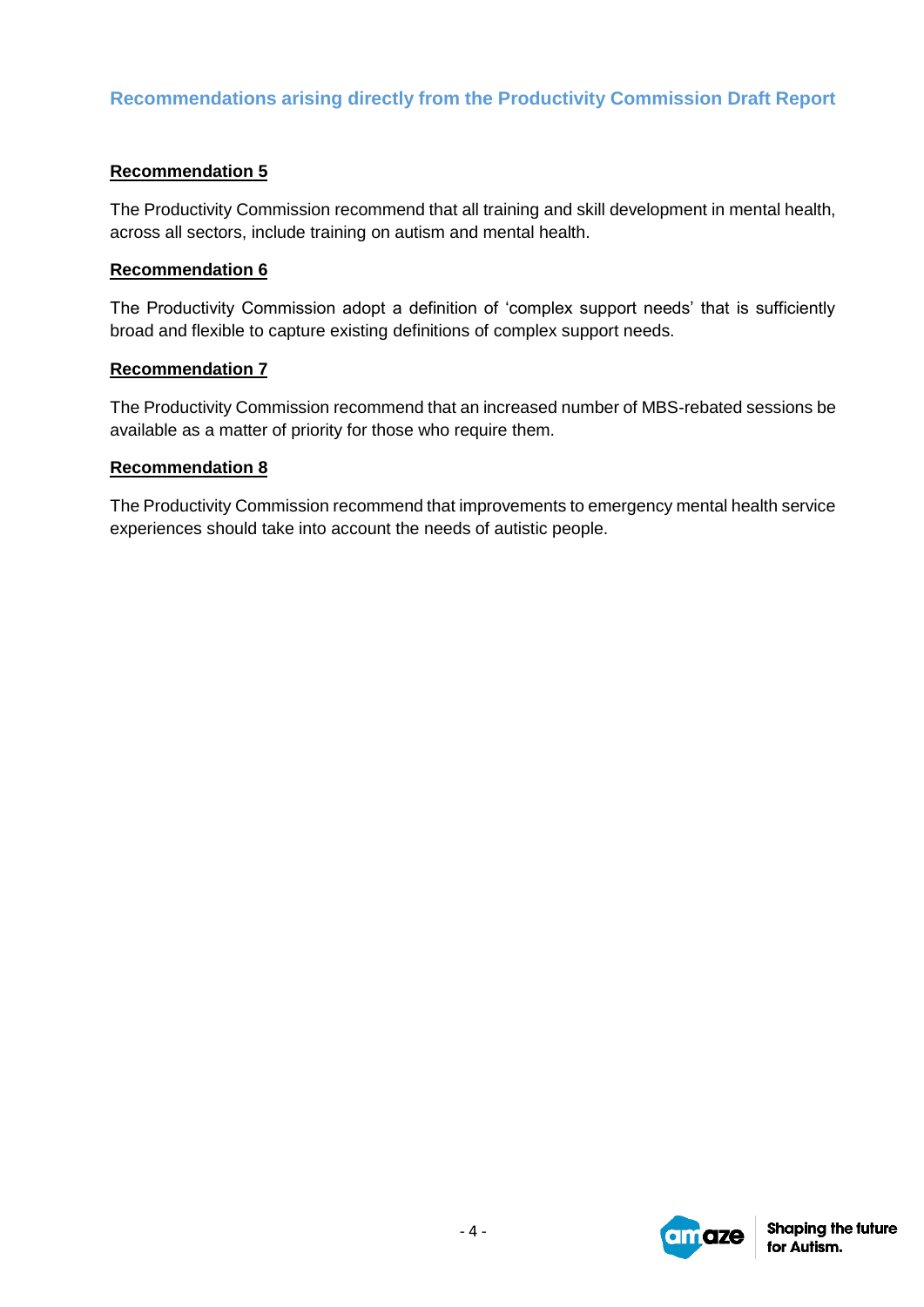# **1. Introduction**

The Productivity Commission has a track record in assisting government, the private sector and the community sector to navigate seemingly intractable systemic and structural issues. This Inquiry has the potential to make a significant practical contribution to the long-term reform agenda for mental health.

There are many strengths in the Productivity Commission's Draft Report (Draft Report). However, we are concerned that the draft report does not specifically examine the high level of co-occurring mental health conditions in autistic people, or the impacts this co-occurrence has for access to appropriate mental health diagnosis, services and supports. The Draft Report also fails to consider the productivity impacts or direct costs to government (particularly through the NDIS) related to mental health conditions among autistic people.

Autism and mental health is increasingly being recognised in research and by governments locally and internationally as a distinct area of policy and reform. The following key points reflect the need for this focus.

- **50% to 70%** of autistic people experience a co-occurring mental health condition, with indications the prevalence could be higher.<sup>v</sup>
- There **is an elevated risk of death from suicide for autistic people** compared to the general population<sup>vi</sup>.
- A 2019 Australian study found that the largest increase in risk of death for autistic people was associated with comorbid mental health conditions**. vii**
- An Australian study has found **up to 30%** of patients with anorexia are autistic or display high levels of autistic traits, and **that standard eating disorder treatment options and settings**  may need to be modified to better accommodate autistic females. Vill

In light of a growing body of research and a strong evidence base, the co-occurrence of autism and mental health (and unique barriers to mental health diagnosis, services and supports for this cohort) need to be explicitly considered in the Productivity Commission's Report on Mental health to ensure the final recommendations are comprehensive and effective for all of the community.

The rationale and evidence to support this request is outlined in this submission and builds on arguments from our response to the Issues Paper.

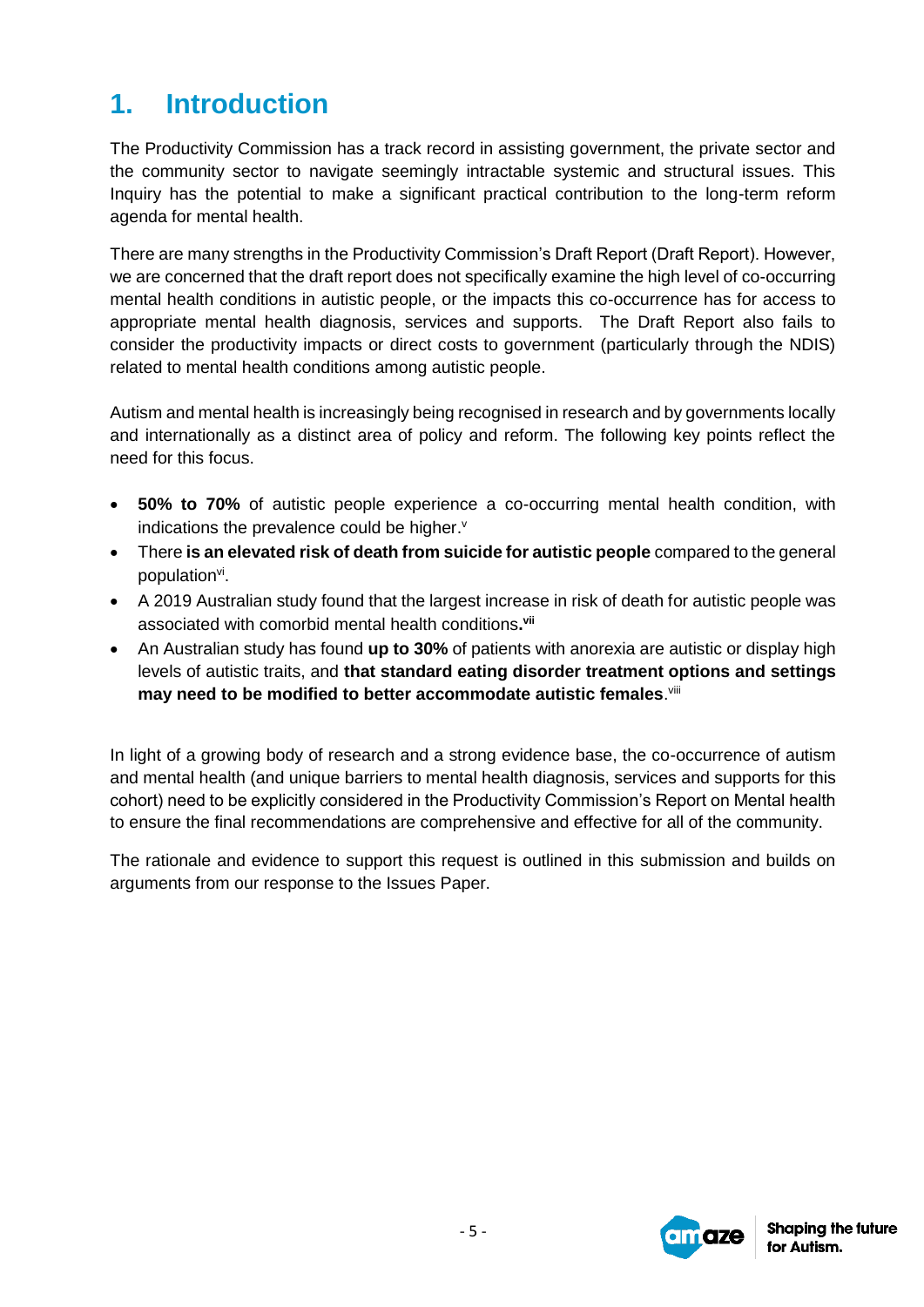# **2. Factors supporting the case for examining autism and mental health**

The prevalence of autism in Australia, the high proportion of NDIS participants identifying autism as their primary disability and the higher rates of mental health conditions experienced by autistic people compared to the general population, warrant significantly more research and policy reform to support the needs of autistic people with co-occurring mental health conditions.

## **(a)Co-occurrence of autism and mental health conditions**

Australian and international studies have consistently found that autistic people are at higher risk of one or more co-occurring mental health conditions than the general population, most commonly depression, anxiety disorder and obsessive compulsive disorder.<sup>ix</sup> In particular, the research indicates**:**

- **50% to 70%** of autistic people experience a co-occurring mental health condition, with indications the prevalence could be higher.<sup>x</sup>
- There **is an elevated risk of death from suicide for autistic people** compared to the general population<sup>xi</sup>.
- A 2019 Australian study found that the largest increase in risk of death for autistic people was associated with comorbid mental health conditions**. xii**
- An Australian study has found **up to 30%** of patients with anorexia are autistic or display high levels of autistic traits, and **that standard eating disorder treatment options and**  settings may need to be modified to better accommodate autistic females. Xili

Autistica, the United Kingdom's leading autism research charity, reports that **more than six in ten autistic people have considered suicide**, and **more than three in ten autistic adults have**  attempted suicide.<sup>xiv</sup> An Australian study has also found that the leading cause of death for autistic people was 'injury and poisoning', which includes accidents, suicide, and self-harm<sup>xv</sup>. In contrast, the leading cause of death in the comparison group of people from the general population was cancer.xvi

A study has also found that in addition to risks markers for suicide shared with the general population, camouflaging and unmet support needs appear to be risk markers for suicide that are unique to autistic people.<sup>xvii</sup>

Further research and increased awareness of the high rate of mental health conditions for autistic people is necessary to ensure that all autistic people are able to obtain appropriate support when it is needed.

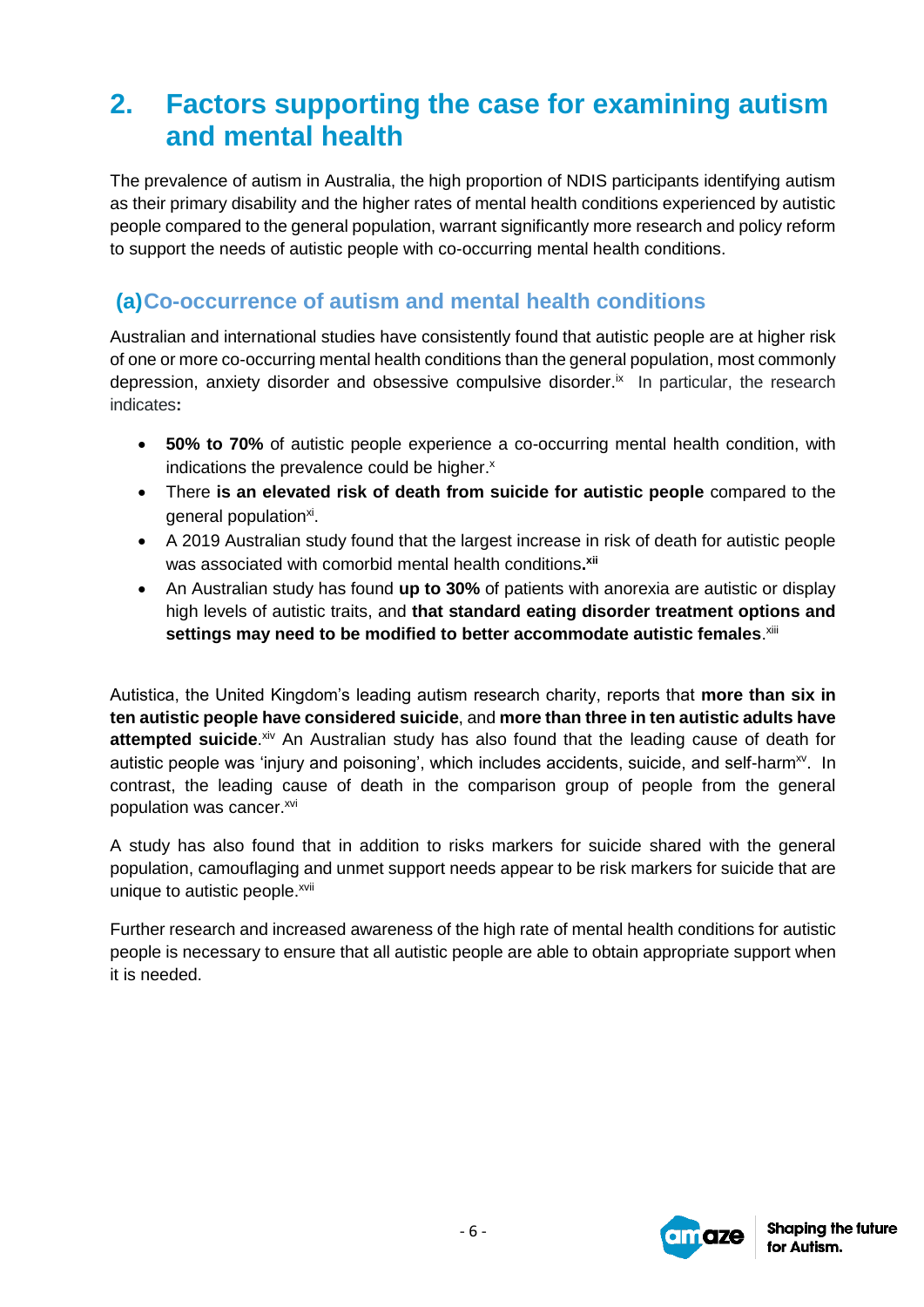## **Autistic people and mental health risks**

Autistic people experience many of the risk factors for poor mental health that have been identified in the Draft Report at significantly high rates than the general population.

These include:

- **Experiencing financial stress and/or compromised financial security:** Recent data released by the Australian Bureau of Statistics indicates that the unemployment rate for autistic people is more than three times the rate for people with disability and almost eight times the rate of people without disability.<sup>xviii</sup>
- **Difficulties at school:** As Amaze, Yellow Ladybugs and Different Journeys submitted to the Royal Commission into Victoria's Mental Health System, evidence indicates that at school, autistic students are significantly more likely than their non-autistic peers to be suspended or excluded<sup>xix</sup>, to suffer depression and anxiety<sup>xx</sup> and to under-perform academically relative to their level of intelligence.<sup>xxi</sup> Exclusion and bullying in school also has long term adverse impacts on mental health and community participation<sup>xxii</sup>.
	- o **32% of autistic people attain a year 10 level of education or below** compared with 17% of the general population.<sup>xxiii</sup>
- **Social Isolation:** Research undertaken for Amaze found that **51.6% of autistic people** and their families agreed they are socially isolated with almost four in ten often not leaving their homes**. xxiv**
- **Stigma:** Results from a community consultation survey undertaken by Amaze with Yellow Ladybugs and Different Journeys indicated there is significant stigma associated with autism and separately, with having a mental health condition. Of the participants who found it hard or very hard to find the right services to support their mental health, **19% attributed this**  difficulty to the stigma associated with either autism or mental health conditions.<sup>xxv</sup>

Given the Productivity Commission identified the increased risk of each of these factors on mental health, the experiences of autistic people across all of the domains indicates that there is a critical need to ensure the Commission considers the experiences of autistic people with mental health in developing its final report and recommendations.

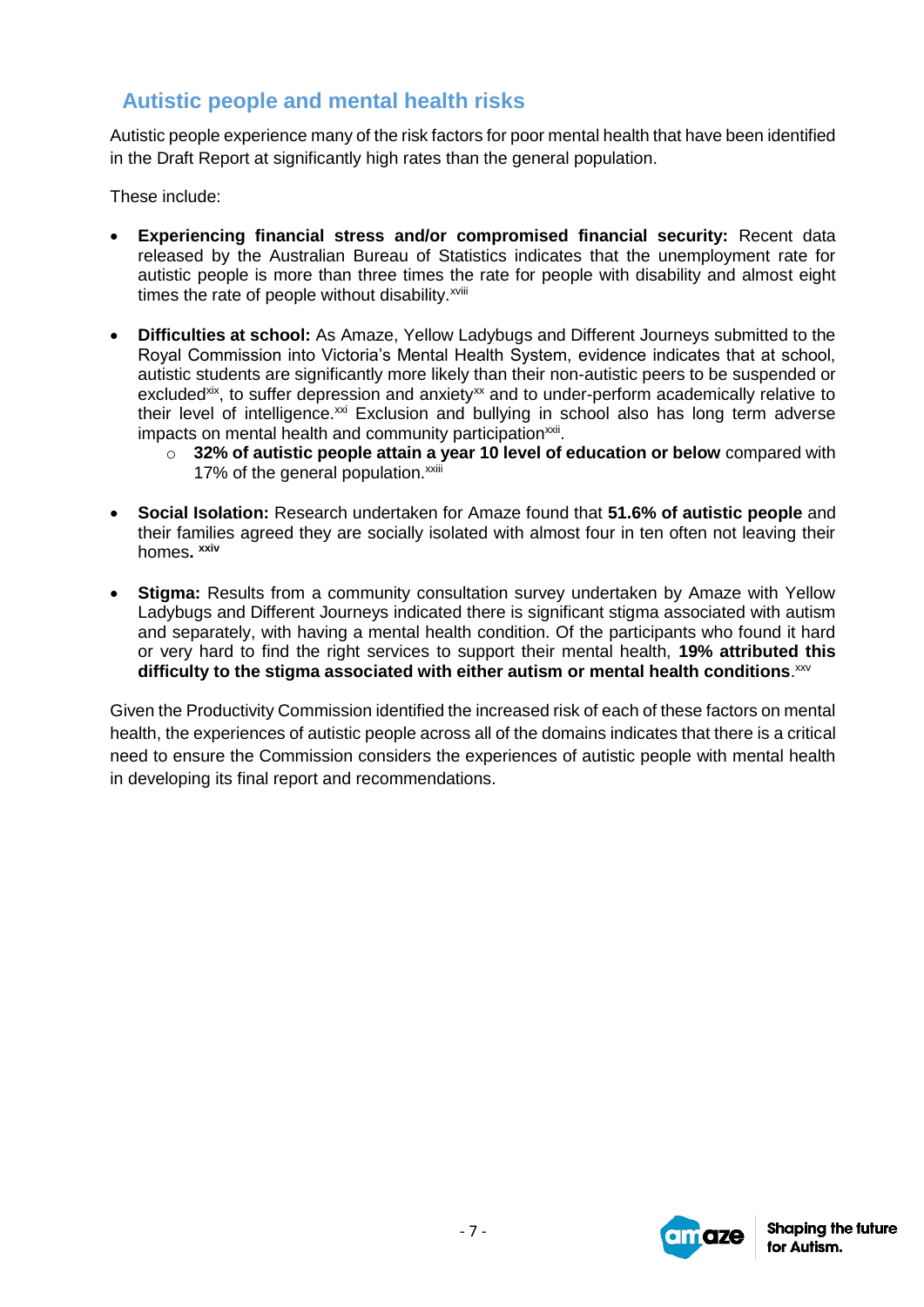## **(b) Vulnerable groups and Autism**

The Commission should recognise the particular challenges faced by autistic women, girls and LGBTIQA+ with mental health conditions.

## **Autistic Women/Girls and mental health**

Studies have indicated that:

- Autistic women displayed current mental health symptoms at a more severe level than nonautistic women.<sup>xxvi</sup>
- Autistic women received mental health diagnosis at an earlier age than non-autistic women<sup>xxvii</sup>
- Autistic women were more likely to die from suicide than women who are not autistic. xxviii

The Productivity Commission should give attention to the high prevalence of mental health conditions in autistic women and girls, and why there is a need to develop thorough screening tools and encourage further research and development of mental health service responses for this cohort.

Recent data released by the ABS indicates that the ratio of autistic males to autistic females is contracting. In 2015, males were 4.1 times more likely to be autistic than females. In 2018, the ratio of was 3.5:1.<sup>xxix</sup> It is widely accepted that autistic girls and women (particularly those without an intellectual disability) are likely to be underrepresented in the prevalence and incidence data on autism, primarily due to the different ways in which their autism characteristics can present, compared to autistic boys/men, plus historical gender biases in autism screening and diagnostic tools.<sup>xxx</sup>

There is an urgent need for practitioners to be aware of the high rates of mental health conditions in autistic people, and in particular, when working with autistic women.

## **LGBTIQA+ and Autism**

Amaze notes that the Productivity Commission acknowledges that different groups may have different mental health outcomes, including Australians who identify as LGBTIQA+.

The National Guideline for the Assessment and Diagnosis of Autism Spectrum Disorders in Australia has noted that there is growing evidence that being transgender or gender diverse is more common in autistic children, adolescents and adults compared to the broader population.<sup>xxxi</sup>

Amaze notes and supports the Royal Commission into Victoria's Mental Health System acknowledgement of the need for mental health services to understand intersectionality<sup>xxxii</sup>, to ensure that individuals receive treatment that meets their needs. This understanding should be adopted across the mental health sector.

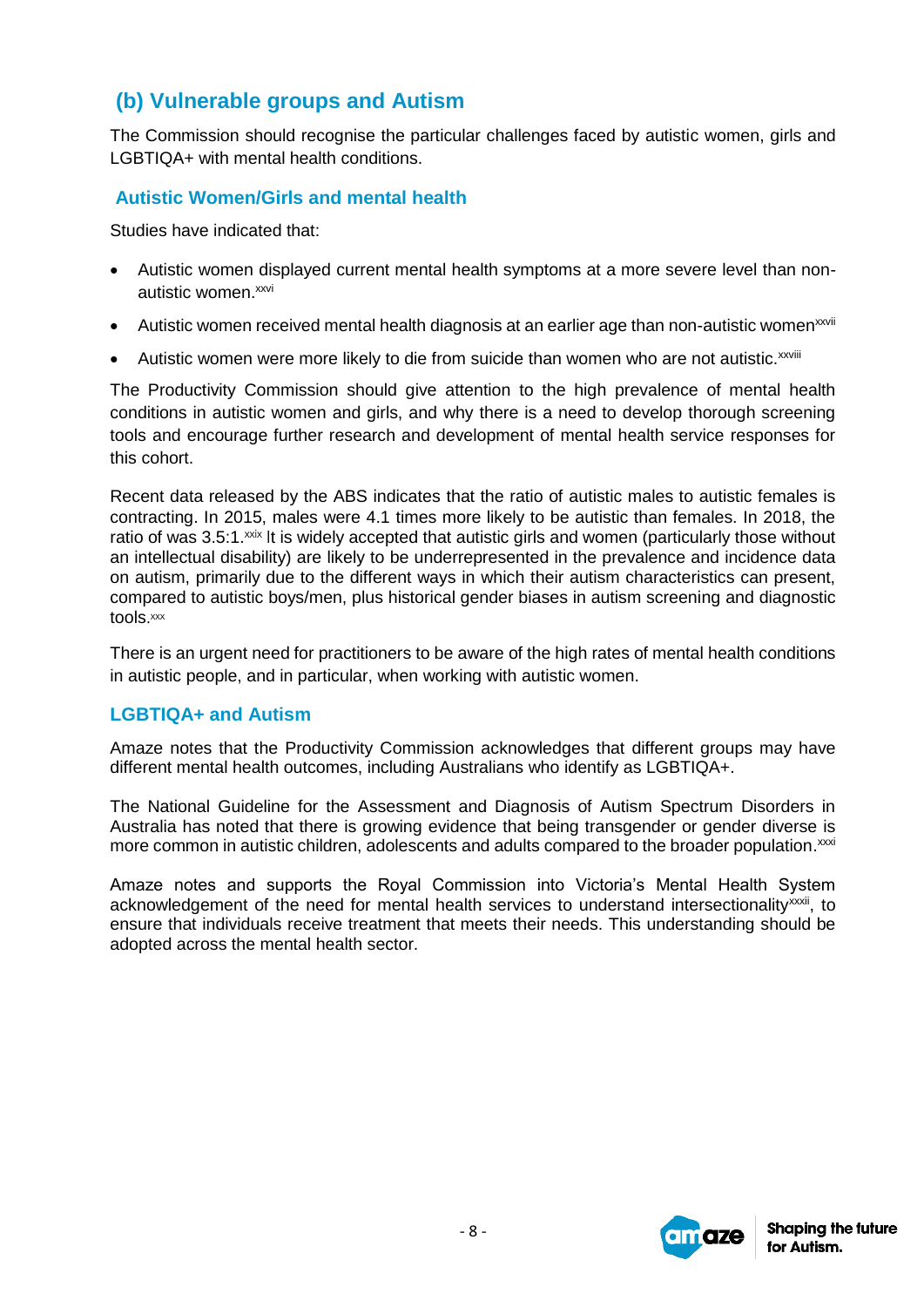# **3. Barriers to autistic people accessing appropriate diagnosis, services and supports**

There are significant barriers faced by autistic people in accessing appropriate mental health services.

## **(a) Lack of understanding of autism and autism training for the mental health sector workforce**

Lack of understanding is a significant barrier to improving outcomes for autistic people with a mental illness and to their economic and community participation. There is a crucial need to continue to improve the skills of the mental health workforce regarding autism.

The Victorian *Parliamentary Inquiry into Services for People with Autism Spectrum Disorder* found that autistic people face significant barriers when seeking to access a diagnosis of, and support for, mental health conditions, including a lack of autism recognition and understanding by mental health practitioners, as well as communication difficulties (particularly when a person is nonverbal) and sensory sensitivities<sup>xxxiii</sup>.

Amaze notes that the Productivity Commission Draft Report has referenced the work of the National Institute for Health and Care Excellence (NICE) in the United Kingdom, stating that NICE 'uses rigorous processes and evidence to establish what healthcare provides good value for money'.xxxiv The NICE Guidance for Autism spectrum disorder in adults: diagnosis and management, includes guidance regarding interventions for coexisting mental disorders.

They note;

'*Staff delivering interventions for coexisting mental disorders to adults with autism should:*

- *have an understanding of the core symptoms of autism and their possible impact on the treatment of coexisting mental disorders*
- *consider seeking advice from a specialist autism team regarding delivering and adapting these interventions for people with autism*.' xxxv

This guidance recognises the importance of the mental health sector having an understanding of autism and access to specialised advice when providing mental health support to autistic people.

Further research into how to best meet the mental health needs of autistic people is required.

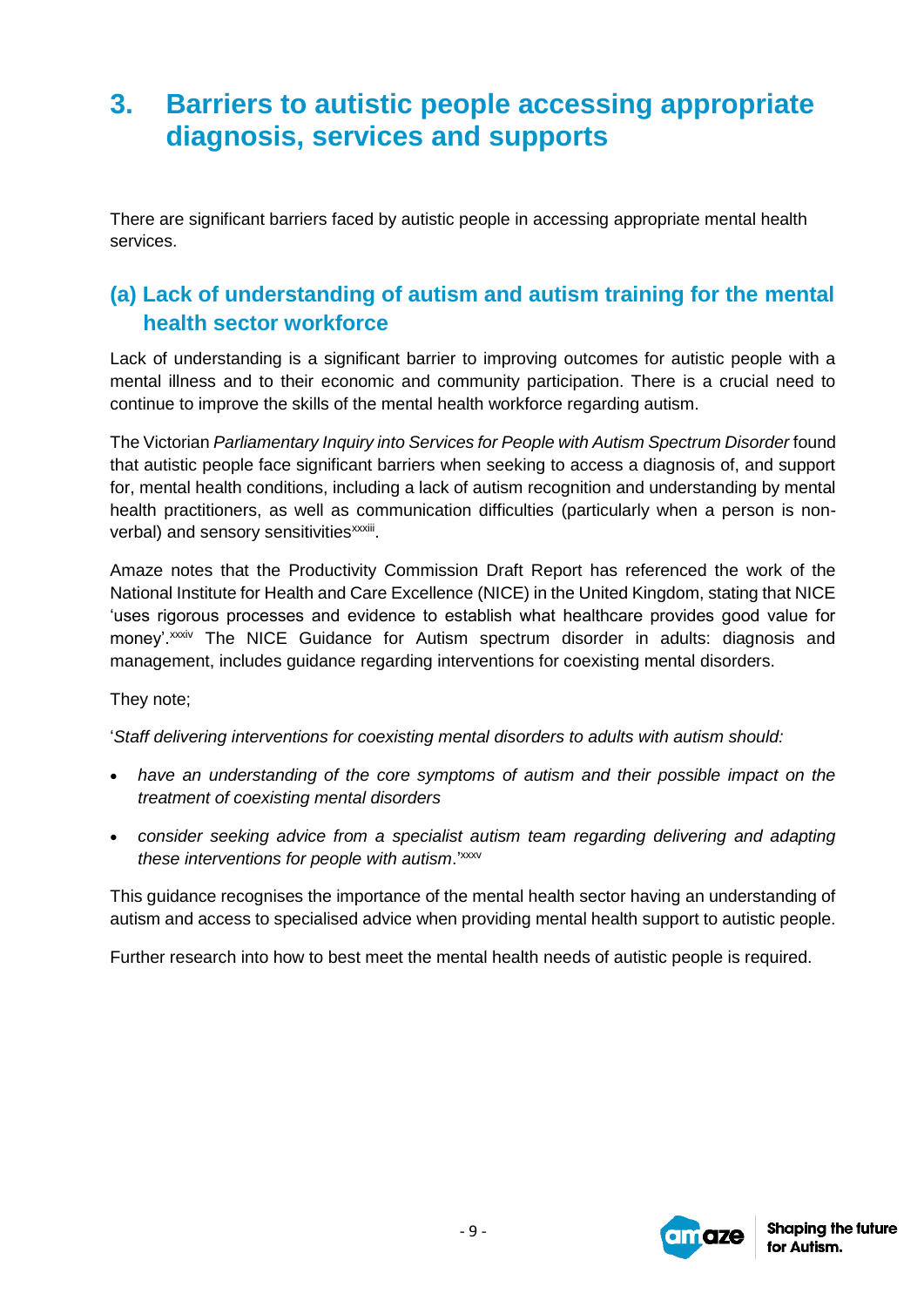## **(b) Training across sectors in Autism and Mental Health**

Amaze notes that the Productivity Commission has identified a need to improve training and ensure skills align with the community requirements in mental health across a broad range of sectors including through:

- Education: *Information Request 18.2*
- The National Mental Health Workforce Strategy*: Draft Recommendation 11.1*
- Improved Mental Health training for Doctors: *Draft Recommendation 11.5*

 The Promotion Mental Health Specialisation as a Career option: *Draft Recommendation 11.6* In all areas where it is recommended that training and skills be improved, it is crucial that this training includes an understanding of autism and mental health. The need for appropriate training and awareness of the prevalence of coexisting mental health conditions in autistic people by the entire mental health system critical given the Productivity Commission's consideration of the 'no wrong door approach.'<sup>xxxvi</sup> The higher risk of one or more co-occurring mental health conditions than the general population, risk of suicidality; and increased mortality rate for autistic people compared to the general population shows that there is a critical need that all training in relation to mental health includes gaining an awareness of autism.

#### **Recommendation 5**

The Productivity Commission recommend that any training and skill development in mental health, across all sectors, includes training on autism and mental health.

## **(c) Screening Tools and Questionnaires**

There is a need to examine the appropriateness of mental health screening tools and questionnaires for autistic people. Amaze and Deakin University have conducted a research survey of autistic women and non-autistic women regarding the accessibility of commonly used mental health questionnaires, such as the Depression Anxiety Stress Scales (DASS-21). Information collected through this survey will aid in the development of a resource for autistic women, and to assist doctors to understand how they can support autistic women with their mental health.

The establishment of a mental health and autism research fund would ensure that this type of research could be further encouraged so that any screening tool that determines the level of care provided to an individual is accessible and appropriate, to ensure that early intervention is provided.

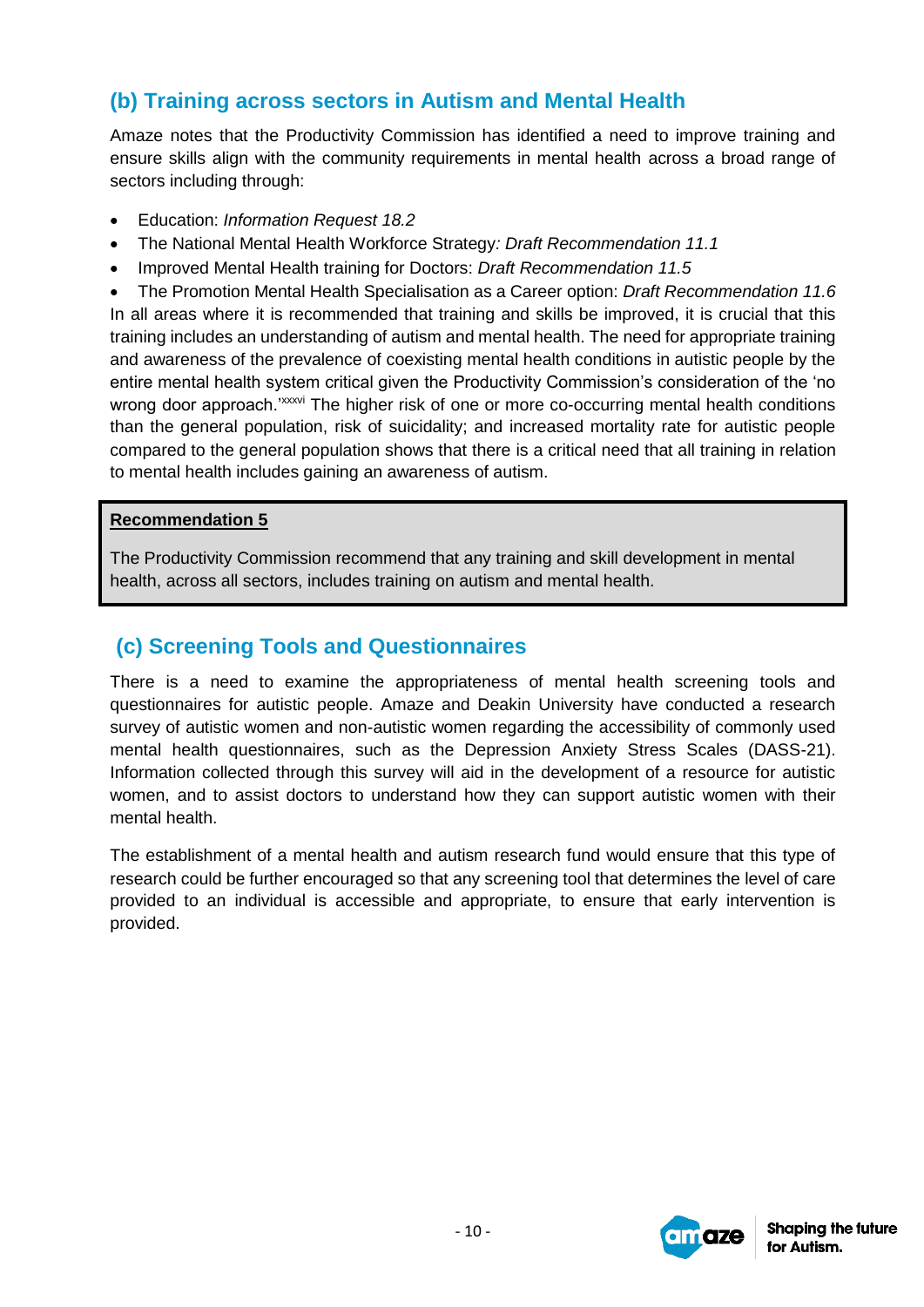## **(d) Complex Support Needs**

Amaze welcomes the Productivity Commission's acknowledgment that individuals with complex needs may require additional assistance to obtain necessary supports.

Amaze has undertaken a review of academic and grey literature<sup>1</sup> which has revealed that there is no single agreed definition of 'complex support needs'. Existing definitions generally include reference to individual needs that either span multiple domains and/or involve high levels of need in one or more areas (e.g. multiple diagnoses), as well as reference to environmental considerations (e.g. service and system context, socioeconomic disadvantage etc.).<sup>xxxvii</sup>

These definitions are similar in that they do not provide a precise definition. They tend to include several factors that would define a person as having complex support needs. The factors listed are not exhaustive. This is a useful approach because it ensures some flexibility while providing examples of types of factors that should be taken into account.

As a result of this grey literature review, Amaze has reached the following definition of where an autistic person has complex support needs, as being someone:

- $\circ$  Whose support needs span multiple domains (i.e. health, mental health, other disabilities, justice etc.); and/or
- o Who have high levels of need in one or more areas; and/or
- $\circ$  Who are more vulnerable or at a great risk of vulnerability than the broader autistic community.

Amaze considers that complex support needs may be indicated by a number of factors, including the presence of multiple disabilities, coexisting mental health issues, experiences of trauma and neglect, factors of complexity within a family unit.

Amaze recommends that the Productivity Commission adopt a similar definition of 'complex support needs' that allows sufficient flexibility to capture existing definitions of complex support needs across sectors, and to ensure consistency.

#### **Recommendation 6**

 $\overline{a}$ 

The Productivity Commission adopt a definition of 'complex support needs' that is sufficiently broad and flexible to capture existing definitions of complex support needs.

 $1$  Grey literature are materials and research produced by organisations outside of the traditional commercial or academic publishing and distribution channels. Common grey literature publication types include reports, working papers, government documents, white papers and evaluations

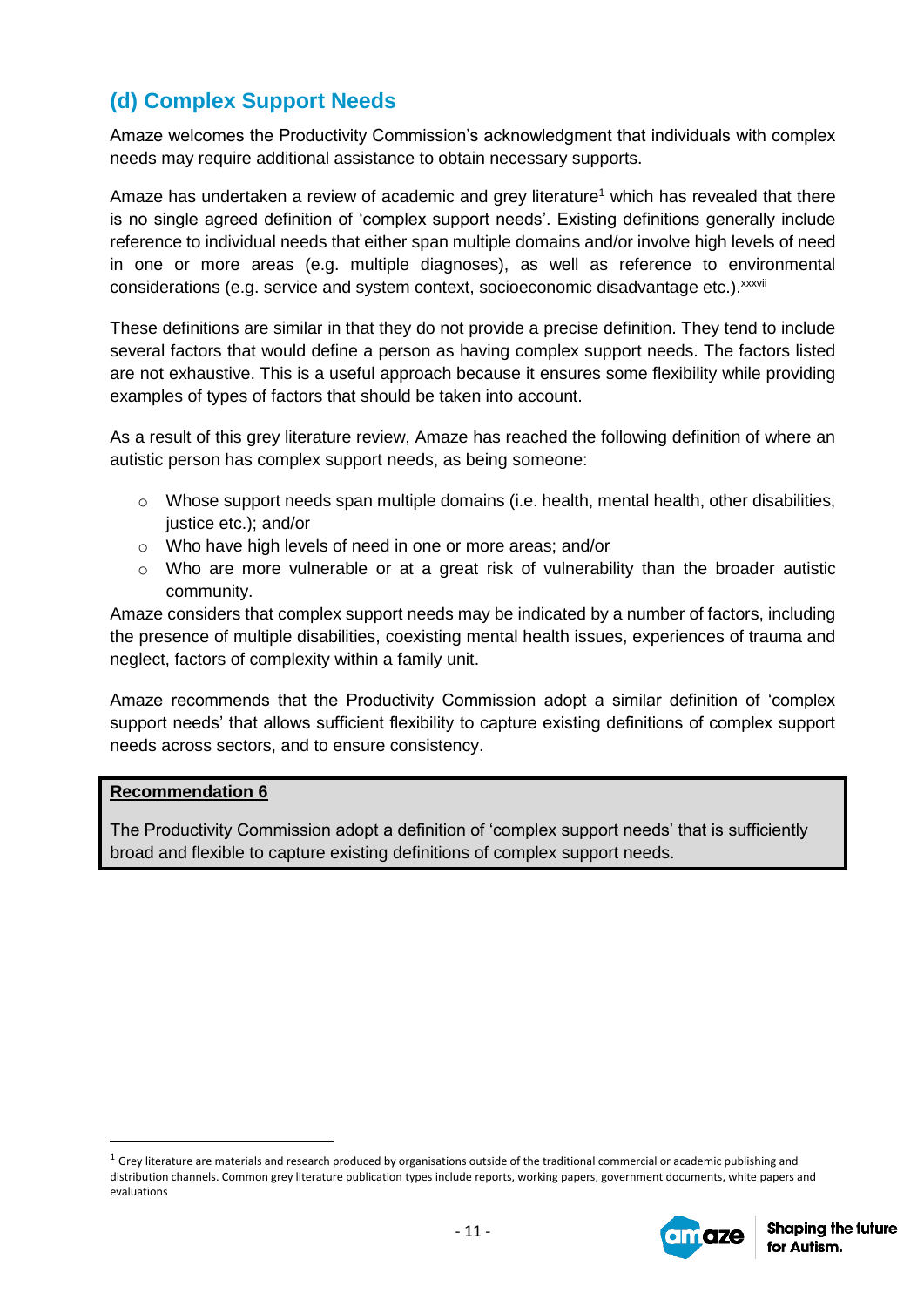## **(e) Autism and the cost of mental health care**

Amaze notes that the Draft Report has recognised the lack of flexibility of the Better Access program, and the limitations of the current number of capped MBS-rebated psychological therapy sessions per calendar year.

The costs of mental health care can be a barrier to accessing support. Feedback received through the Amaze, Yellow Ladybugs and Different Journeys community consultation survey indicated that a limit of 10 psychologist appointments was insufficient.<sup>xxxviii</sup>

We have concerns about the continuing impact on individuals who currently require the support of a psychologist if they are to await the outcome of a trial and evaluation of the merits of increasing the number of MBS-rebated sessions. For those individuals who require additional sessions with a psychologist, the number of rebated sessions available to them should be increased as a matter of priority.

#### **Recommendation 7**

The Productivity Commission should recommend an increased number of MBS-rebated mental health sessions be available as a matter of priority for those who require them.

## **(f) Autism and mental health services experiences**

Amaze welcomes the Productivity Commission's recognition of the need to improve the emergency mental health service experiences,<sup>xxxix</sup> including by providing separate spaces for people with mental illness, or otherwise creating an environment more suitable to their needs.

Any improvements should also specifically take into account the needs of many autistic people with respect to sensory sensitivities, including acoustics and lighting when designing these spaces. <sup>x</sup> Autistic people would also be better supported to access mental health services through the creation of quiet rooms, support for transitions and new experiences (such as through social stories); extended times for consultations and adjustments by mental health services practitioners and staff to their communication styles. <sup>xii</sup> It should be noted that such improvement would not only benefit autistic people, but such supports are also likely to benefit others accessing emergency mental health services.

#### **Recommendation 8**

The Productivity Commission recommend that improvements to emergency mental health service experiences should take into account the needs of autistic people.

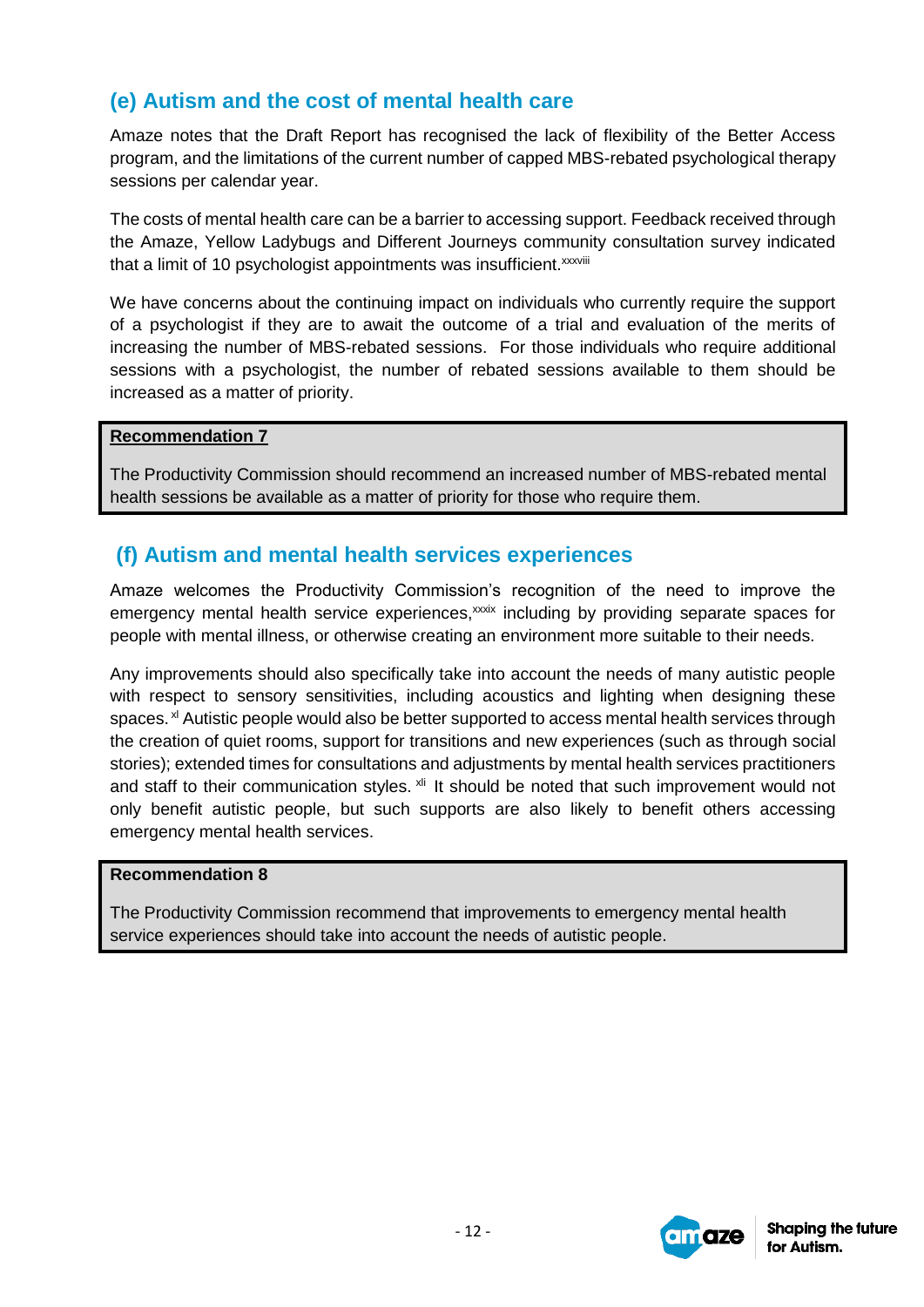# **4. Increasing recognition of autism in research and by governments as a distinct area of policy and reform**

The need to examine and improve the mental health support available to autistic people is increasingly being recognised in Australia at both a state and federal level. Some of these examinations include:

- Senate Select Committee on Autism (2019- ongoing)
	- o Established to inquire into and report on the services, support and life outcomes for autistic people in Australia and the associated need for a National Autism Strategy. Its Terms of Reference include the interaction between services provided by the Commonwealth, state and local governments, including health and mental health.<sup>xlii</sup>
- Victorian Parliamentary Inquiry into Services for People with Autism Spectrum Disorder (2015 -2017)
	- $\circ$  The Final Report includes a chapter on Health and Mental Health Services.<sup>xliii</sup>
- Victorian Autism Plan (2019)
	- o Includes 'Increase understanding of health and wellbeing needs, including mental health needs, for autistic Victorians' as an outcome<sup>xliv</sup>
- Victorian Royal Commission into Victoria's Mental Health System (2019 –ongoing)
	- o Interim report acknowledged the experiences of autistic people, including the increased risk of anxiety and depression, and the stigma experienced by autistic people. xlv

## **Royal Commission into Victoria's Mental Health System**

Amaze, Yellow Ladybugs and Different Journeys prepared a submission to the Royal Commission into Victoria's Mental Health System (Royal Commission) that incorporated information obtained through:

- A community consultation survey designed to be autism friendly and co-designed with autistic people;
- Amaze Mental Health Professional Round Table; and
- Research literature.

The submission to the Royal Commission discusses the following issues:

- Comorbidity between autism and mental health conditions
- Autism and suicide
- Barriers to autistic people experiencing good mental health (including costs of accessing services)
- The most useful mental health supports identified by autistic people
- Training of the mental health workforce.

The Royal Commission's Interim Report has acknowledged the experiences of autistic people in the mental health sector, including the increased risk of anxiety and depression, and the stigma experienced by autistic people. xlvi

The submission to the Royal Commission can be accessed through the [Amaze website.](https://www.amaze.org.au/wp-content/uploads/2019/09/Amaze-Yellow-Ladybugs-Different-Journeys-Submision-RCVMHS.pdf)

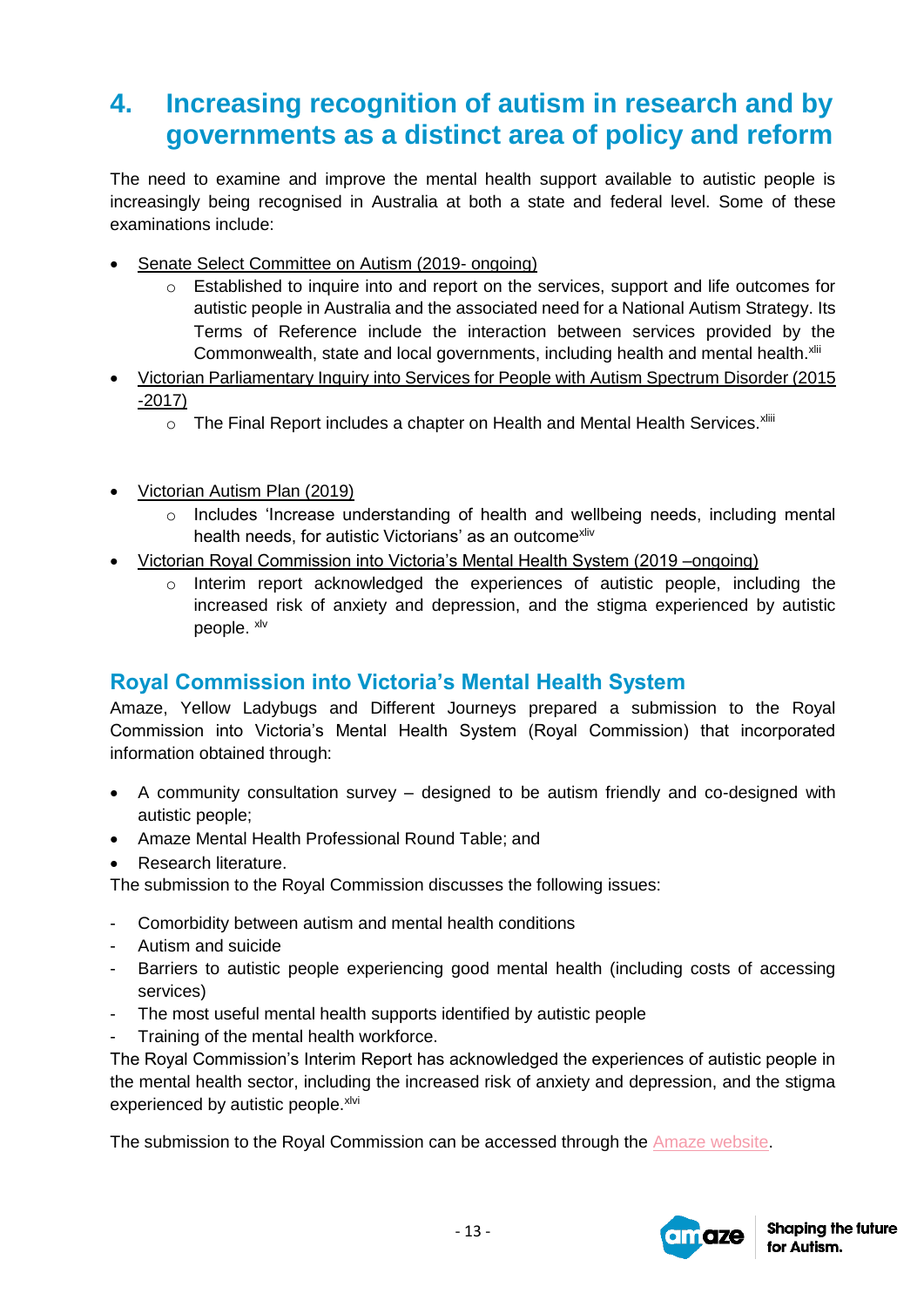<sup>i</sup> ABS 2019. Autism in Australia. *4430.0 - Disability, Ageing and Carers, Australia: Summary of Findings*, 2018. [https://www.abs.gov.au/ausstats/abs@.nsf/Latestproducts/4430.0Main%20Features102018?opendocument&tab](https://www.abs.gov.au/ausstats/abs@.nsf/Latestproducts/4430.0Main%20Features102018?opendocument&tabname=Summary&prodno=4430.0&issue=2018&num=&view=%20) [name=Summary&prodno=4430.0&issue=2018&num=&view=](https://www.abs.gov.au/ausstats/abs@.nsf/Latestproducts/4430.0Main%20Features102018?opendocument&tabname=Summary&prodno=4430.0&issue=2018&num=&view=%20)  $\overline{a}$ 

ii Amaze 2018. Strategic Directions to 2040 and Strategic Plan 2018-2021.

iii Jones S et al. 2017. Experiences of Autistic People and their Families, Centre for Health and Social Research, Australian Catholic University.

iv NDIS National Dashboard as at 30 September 2019. [https://www.ndis.gov.au/about-us/publications/quarterly](https://www.ndis.gov.au/about-us/publications/quarterly-reports)[reports](https://www.ndis.gov.au/about-us/publications/quarterly-reports)

<sup>v</sup> Australian Advisory Board on Autism Spectrum Disorders 2012, The Interface between Autism Spectrum Disorders and Mental Health: The Ways Forward. Discussion paper, December 2012

vi Hirvikoski T et al 2015. Premature mortality in autism spectrum disorder. The British Journal of psychiatry, 207(5); Kirby A.V. et al 2019. A 20-Year Study of Suicide Death in a Statewide Autism Population. Autism Research 12, p658-666.

vii Hwang YI et al 2019. Mortality and cause of death of Australians on the Autism Spectrum. International Society for Autism Research, 2019, p1-10

viii Brown C & Stokes M (2019). Intersection of Eating Disorders and the Female profile of Autism. Child Adolesc Psychiatric Clin N Am<https://doi.org/10.1016/j.chc.2019.11.002>

ix Foley K and Troller J 2015. Management of mental ill health in people with autism spectrum disorder. Australian Family Practitioner, 2015:44:11:p. 784 – 790.

<sup>x</sup> Australian Advisory Board on Autism Spectrum Disorders 2012, The Interface between Autism Spectrum Disorders and Mental Health: The Ways Forward. Discussion paper, December 2012

xi Hirvikoski T et al 2015. Premature mortality in autism spectrum disorder. The British Journal of psychiatry, 207(5); Kirby A.V. et al 2019. A 20-Year Study of Suicide Death in a Statewide Autism Population. Autism Research 12, p658-666.

xii Hwang YI et al 2019. Mortality and cause of death of Australians on the Autism Spectrum. International Society for Autism Research, 2019, p1-10

xiii Brown C & Stokes M. Intersection of Eating Disorders and the Female profile of Autism. Child Adolesc Psychiatric Clin N Am (2019) <https://doi.org/10.1016/j.chc.2019.11.002>

xiv Autistica. Understanding suicide in autism. Available from [https://www.autistica.org.uk/our-research/research](https://www.autistica.org.uk/our-research/research-projects/understanding-suicide-in-autism)[projects/understanding-suicide-in-autism.](https://www.autistica.org.uk/our-research/research-projects/understanding-suicide-in-autism)

xv Hwang YI et al 2019. Mortality and cause of death of Australians on the Autism Spectrum. International Society for Autism Research, 2019, p1-10.

xvi Ibid.

xvii Cassidy, S., Bradley, L., Shaw, R. *et al.* Risk markers for suicidality in autistic adults. *Molecular Autism* **9,** 42 (2018).<https://doi.org/10.1186/s13229-018-0226-4>

xviii ABS 2019. Autism in Australia. *4430.0 - Disability, Ageing and Carers, Australia: Summary of Findings*, 2018. [https://www.abs.gov.au/ausstats/abs@.nsf/Latestproducts/4430.0Main%20Features102018?opendocument&tab](https://www.abs.gov.au/ausstats/abs@.nsf/Latestproducts/4430.0Main%20Features102018?opendocument&tabname=Summary&prodno=4430.0&issue=2018&num=&view=%20) [name=Summary&prodno=4430.0&issue=2018&num=&view=](https://www.abs.gov.au/ausstats/abs@.nsf/Latestproducts/4430.0Main%20Features102018?opendocument&tabname=Summary&prodno=4430.0&issue=2018&num=&view=%20)

xix Barnard, J. et al 2000, Inclusion and autism: Is it working? London: The National Autistic Society.

<sup>xx</sup> Kim, J. A. et al 2000, The prevalence of anxiety and mood problems among children with autism and Asperger Syndrome. Autism, 4 (2), 117-132.

<sup>xxi</sup> Ashburner, J. et al 2010, Surviving in the mainstream: Capacity of children with Autism Spectrum Disorders to perform academically and regulate their emotions and behaviour at school. Research in Autism Spectrum Disorders, 4(1), 18-27.

xxii Wolke D and Lereya S 2015. Long-term effects of bullying. Arch Dis Child Sept, 100(9), 879-885.

xxiii ABS 2019. Autism in Australia. *4430.0 - Disability, Ageing and Carers, Australia: Summary of Findings*, 2018. [https://www.abs.gov.au/ausstats/abs@.nsf/Latestproducts/4430.0Main%20Features102018?opendocument&tab](https://www.abs.gov.au/ausstats/abs@.nsf/Latestproducts/4430.0Main%20Features102018?opendocument&tabname=Summary&prodno=4430.0&issue=2018&num=&view=%20) [name=Summary&prodno=4430.0&issue=2018&num=&view=](https://www.abs.gov.au/ausstats/abs@.nsf/Latestproducts/4430.0Main%20Features102018?opendocument&tabname=Summary&prodno=4430.0&issue=2018&num=&view=%20)

xxiv Jones S et al. 2017, Experiences of Autistic People and their Families, Centre for Health and Social Research, Australian Catholic University